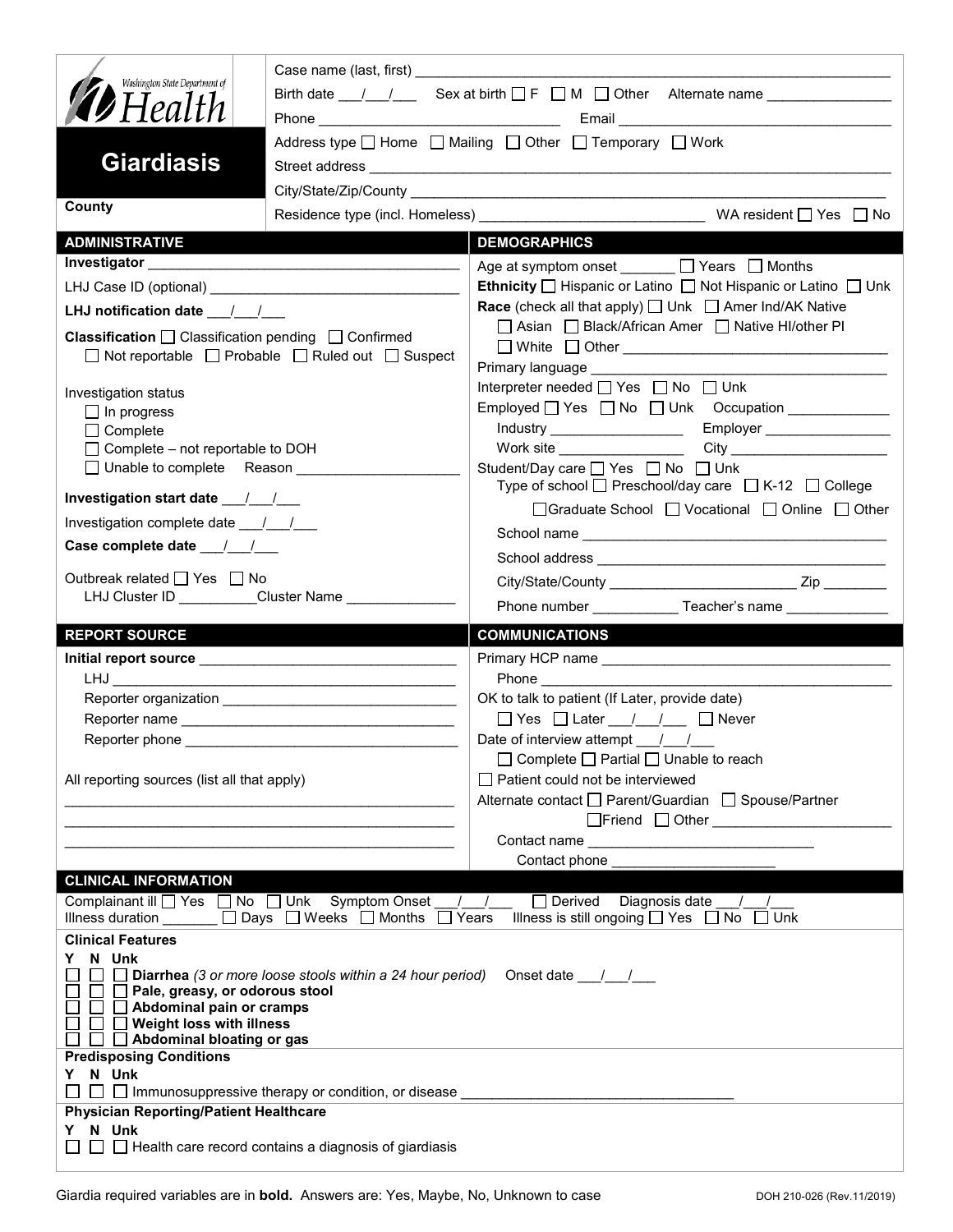| Case Name                                                                                                                                                                                                                           | LHJ Case ID                                          |                                                |  |
|-------------------------------------------------------------------------------------------------------------------------------------------------------------------------------------------------------------------------------------|------------------------------------------------------|------------------------------------------------|--|
| Hospitalization                                                                                                                                                                                                                     |                                                      |                                                |  |
| Y N Unk<br>$\Box$ $\Box$ Hospitalized at least overnight for this illness Facility name $\Box$                                                                                                                                      |                                                      | <u> 1989 - Johann Stein, marwolaethau a bh</u> |  |
| Hospital admission date ___/___/____ Discharge ___/___/___<br>Still hospitalized As of / /                                                                                                                                          |                                                      | HRN HRN                                        |  |
| Admitted to ICU Date admitted to ICU / / Date discharged from ICU / /                                                                                                                                                               |                                                      |                                                |  |
| Y N Unk<br>□ □ Died of this illness Death date / / / Please fill in the death date information on the Person Screen                                                                                                                 |                                                      |                                                |  |
| RISK AND RESPONSE (Ask about exposures 3-25 days before symptom onset)                                                                                                                                                              |                                                      |                                                |  |
| <b>Travel</b>                                                                                                                                                                                                                       |                                                      |                                                |  |
| Setting 1<br>Travel out of                                                                                                                                                                                                          | Setting 2                                            | Setting 3                                      |  |
| County/City ____________________<br>State __________________________                                                                                                                                                                | County/City _____________________                    | $\Box$                                         |  |
| Country ______________________                                                                                                                                                                                                      |                                                      | $\mathbf{I}$                                   |  |
| Other                                                                                                                                                                                                                               | Other                                                | Other                                          |  |
| Destination name<br>Start and end dates<br>$\frac{1}{2}$<br>$\frac{1}{2}$                                                                                                                                                           | $\sqrt{1}$                                           | $\frac{1}{2}$<br>$\sqrt{ }$                    |  |
| to                                                                                                                                                                                                                                  | $\left  \begin{array}{cc} \end{array} \right $<br>to | to                                             |  |
| <b>Risk and Exposure Information</b>                                                                                                                                                                                                |                                                      |                                                |  |
| N Unk<br>Y.                                                                                                                                                                                                                         |                                                      |                                                |  |
| Does the case know anyone else with similar symptoms or illness<br>$\blacksquare$                                                                                                                                                   |                                                      |                                                |  |
| Onset date, shared meals, relationship, etc. ___________________________________                                                                                                                                                    |                                                      |                                                |  |
| Contact with lab confirmed case                                                                                                                                                                                                     |                                                      |                                                |  |
| Childcare/Day care                                                                                                                                                                                                                  |                                                      |                                                |  |
| Household                                                                                                                                                                                                                           |                                                      |                                                |  |
| Sexual                                                                                                                                                                                                                              |                                                      |                                                |  |
| Other                                                                                                                                                                                                                               |                                                      |                                                |  |
| □ Attends childcare or preschool Location/details                                                                                                                                                                                   |                                                      |                                                |  |
| $\Box$ Contact with diapered or incontinent child or adult                                                                                                                                                                          |                                                      |                                                |  |
|                                                                                                                                                                                                                                     |                                                      |                                                |  |
| <b>Water Exposure</b>                                                                                                                                                                                                               |                                                      |                                                |  |
| N Unk<br>Y.<br>$\Box$ Source of drinking water known                                                                                                                                                                                | <b>Describe</b>                                      |                                                |  |
| П<br>Bottled water experience and the second contract of the second contract of the second contract of the second contract of the second contract of the second contract of the second contract of the second contract of the secon |                                                      |                                                |  |
| $\perp$                                                                                                                                                                                                                             |                                                      |                                                |  |
| Individual well<br>$\mathsf{L}$                                                                                                                                                                                                     |                                                      |                                                |  |
| 88 8 8<br>Shared well                                                                                                                                                                                                               |                                                      |                                                |  |
| $\Box$<br>$\perp$<br>Other                                                                                                                                                                                                          |                                                      |                                                |  |
|                                                                                                                                                                                                                                     |                                                      |                                                |  |
|                                                                                                                                                                                                                                     |                                                      |                                                |  |
| Water site name/location                                                                                                                                                                                                            |                                                      |                                                |  |
| Treatment □ Treated □ Untreated □ Unk                                                                                                                                                                                               |                                                      |                                                |  |
| Type □ Lake □ River □ Pool/hot tub □ Wading pool □ Fountain □ Waterpark                                                                                                                                                             |                                                      |                                                |  |
|                                                                                                                                                                                                                                     |                                                      |                                                |  |
| □ Splash pad/water playground □ Other                                                                                                                                                                                               |                                                      |                                                |  |
|                                                                                                                                                                                                                                     |                                                      |                                                |  |
| <b>Animal Exposure</b><br>Y N Unk                                                                                                                                                                                                   |                                                      |                                                |  |
| $\Box$ Any contact with pet animals at home or elsewhere                                                                                                                                                                            |                                                      |                                                |  |
| $\Box$ $\Box$<br>Cats or kittens                                                                                                                                                                                                    |                                                      |                                                |  |
| □□<br>Dogs or puppies                                                                                                                                                                                                               |                                                      |                                                |  |
| $\Box$                                                                                                                                                                                                                              |                                                      |                                                |  |
| Any new household pets in the last month<br>$\Box$                                                                                                                                                                                  |                                                      |                                                |  |
| $\Box$ Any contact with farm animals, including chickens or ducks                                                                                                                                                                   |                                                      |                                                |  |
| □□□<br>Cows or calves                                                                                                                                                                                                               |                                                      |                                                |  |
| Baby chicks, ducklings or other baby poultry ___________________________________<br>$\square$ $\square$                                                                                                                             |                                                      |                                                |  |
| Adult chickens, turkeys, or other adult poultry ________________________________<br>$\Box$ $\Box$                                                                                                                                   |                                                      |                                                |  |
|                                                                                                                                                                                                                                     |                                                      |                                                |  |
| <b>Animal Settings</b><br>Y N Unk                                                                                                                                                                                                   |                                                      |                                                |  |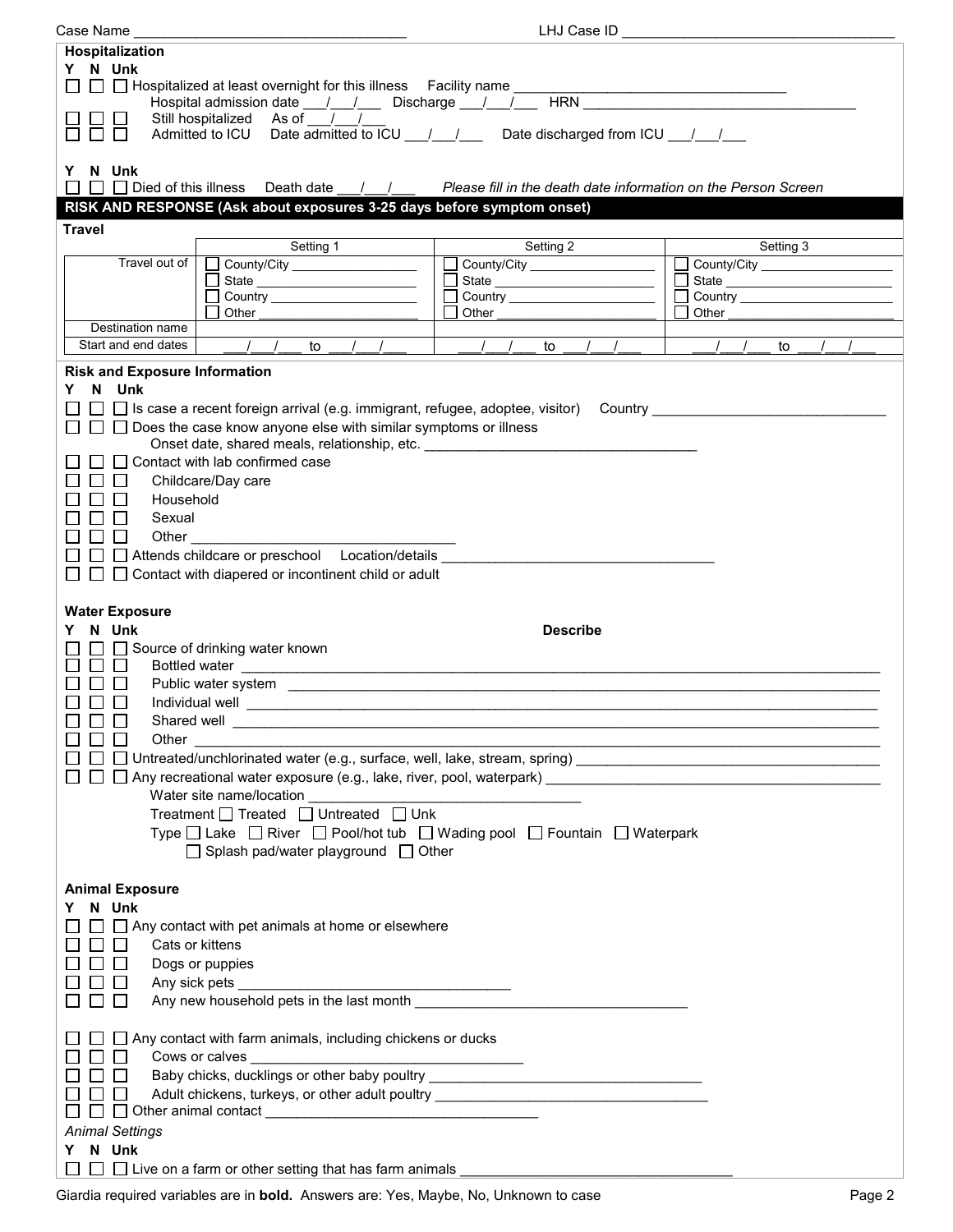| Case Name                                                                                                                                                                                                                                                                                                                                                                                                                                                                                                             |                      |  | LHJ Case ID                                                                                                                                                                                                                                                                                                                               |                          |
|-----------------------------------------------------------------------------------------------------------------------------------------------------------------------------------------------------------------------------------------------------------------------------------------------------------------------------------------------------------------------------------------------------------------------------------------------------------------------------------------------------------------------|----------------------|--|-------------------------------------------------------------------------------------------------------------------------------------------------------------------------------------------------------------------------------------------------------------------------------------------------------------------------------------------|--------------------------|
| N Unk<br>Y<br>$\Box$ $\Box$ Household member works with animals $\_\_$<br>$\Box$ Hunting/butchering                                                                                                                                                                                                                                                                                                                                                                                                                   |                      |  |                                                                                                                                                                                                                                                                                                                                           |                          |
| $\Box$ Work with animals or animal products (e.g., research, farming, veterinary medicine, animal slaughter)<br>ΙI                                                                                                                                                                                                                                                                                                                                                                                                    |                      |  |                                                                                                                                                                                                                                                                                                                                           |                          |
| Exposure to any of the following facilities/settings even if no direct animal contact                                                                                                                                                                                                                                                                                                                                                                                                                                 | Y N Unk              |  | <b>Describe</b>                                                                                                                                                                                                                                                                                                                           | Type of exposure         |
| Research facility                                                                                                                                                                                                                                                                                                                                                                                                                                                                                                     | $\Box$ $\Box$ $\Box$ |  |                                                                                                                                                                                                                                                                                                                                           | □ Work □ Visit           |
| Slaughterhouse                                                                                                                                                                                                                                                                                                                                                                                                                                                                                                        | $\Box$ $\Box$ $\Box$ |  |                                                                                                                                                                                                                                                                                                                                           | □ Work □ Visit           |
| Veterinary facility                                                                                                                                                                                                                                                                                                                                                                                                                                                                                                   | $\Box$ $\Box$ $\Box$ |  |                                                                                                                                                                                                                                                                                                                                           | $\Box$ Work $\Box$ Visit |
| Visited or worked on any of the following settings even if no direct animal contact                                                                                                                                                                                                                                                                                                                                                                                                                                   |                      |  |                                                                                                                                                                                                                                                                                                                                           |                          |
|                                                                                                                                                                                                                                                                                                                                                                                                                                                                                                                       | Y N Unk              |  | Location, animals, etc.                                                                                                                                                                                                                                                                                                                   | Type of exposure         |
| Petting zoo                                                                                                                                                                                                                                                                                                                                                                                                                                                                                                           | 88 8 8               |  |                                                                                                                                                                                                                                                                                                                                           | $\Box$ Work $\Box$ Visit |
| Zoo                                                                                                                                                                                                                                                                                                                                                                                                                                                                                                                   | $\Box$ $\Box$ $\Box$ |  |                                                                                                                                                                                                                                                                                                                                           | $\Box$ Work $\Box$ Visit |
| Dairy farm                                                                                                                                                                                                                                                                                                                                                                                                                                                                                                            | $\Box$ $\Box$ $\Box$ |  |                                                                                                                                                                                                                                                                                                                                           | $\Box$ Work $\Box$ Visit |
| Other farm contact                                                                                                                                                                                                                                                                                                                                                                                                                                                                                                    | $\Box$ $\Box$ $\Box$ |  |                                                                                                                                                                                                                                                                                                                                           | $\Box$ Work $\Box$ Visit |
| Agricultural 'Farm and Feed' store                                                                                                                                                                                                                                                                                                                                                                                                                                                                                    | $\Box$ $\Box$ $\Box$ |  |                                                                                                                                                                                                                                                                                                                                           | $\Box$ Work $\Box$ Visit |
| County/state fairs, 4-H events, or similar<br>events where animals are present                                                                                                                                                                                                                                                                                                                                                                                                                                        | $\Box$ $\Box$ $\Box$ |  |                                                                                                                                                                                                                                                                                                                                           | $\Box$ Work $\Box$ Visit |
| Pet store or other places where animals<br>are sold or adopted                                                                                                                                                                                                                                                                                                                                                                                                                                                        | $\Box$ $\Box$ $\Box$ |  |                                                                                                                                                                                                                                                                                                                                           | $\Box$ Work $\Box$ Visit |
| Attended any school events, birthday<br>parties, or similar events with animals/pets                                                                                                                                                                                                                                                                                                                                                                                                                                  | <b>000</b>           |  |                                                                                                                                                                                                                                                                                                                                           | $\Box$ Work $\Box$ Visit |
| Other setting with animals<br>Describe                                                                                                                                                                                                                                                                                                                                                                                                                                                                                | $\Box$ $\Box$ $\Box$ |  |                                                                                                                                                                                                                                                                                                                                           | $\Box$ Work $\Box$ Visit |
| Sources of food IN home - During exposure timeframe did you (your child) eat foods from:<br>$\Box$ (1) Grocery stores or supermarkets<br>$\Box$ (2) Home delivery grocery services (CSA, grocery<br>delivery, Amazon Fresh, Peapod, etc)<br>$\Box$ (3) Fish or meat specialty shops (butcher shop, etc)<br>□ (4) Warehouse stores (Costco, Sam's Club, etc.)<br>□ (5) Meal delivery services (Blue Apron, Meals on Wheels,<br>Schwan's, NutriSystem, etc)<br>$\Box$ (6) Live animal market, custom slaughter facility |                      |  | $\Box$ (7) Small markets/mini markets (convenience stores,<br>gas stations, etc)<br>$\Box$ (8) Health food stores or co-ops<br>$\Box$ (9) Ethnic specialty markets (Mexican, Asian, Indian)<br>$\Box$ (10) Farmers markets, roadside stands, open-air<br>markets, food purchased directly from a farm                                     |                          |
| Type of<br><b>Business</b><br>(enter number<br>next to choices<br>above)                                                                                                                                                                                                                                                                                                                                                                                                                                              | <b>Business name</b> |  | <b>Address/location</b>                                                                                                                                                                                                                                                                                                                   |                          |
|                                                                                                                                                                                                                                                                                                                                                                                                                                                                                                                       |                      |  |                                                                                                                                                                                                                                                                                                                                           |                          |
| Sources of food outside home - During exposure timeframe did you (your child) eat foods from:<br>$\Box$ (1) Fast casual (Chipolte, Panera, etc)<br>□ (2) Fast food (McDonald's, Burger King, Wendy's)<br>$\Box$ (3) Sandwich shop, deli<br>$\Box$ (4) Jamaican, Cuban, or Caribbean<br>$\Box$ (5) Ready-to-eat prepared food from grocery or deli<br>$\Box$ (6) An event where food was served (catered event, festival,<br>church, or community meal)                                                                |                      |  | □ (10) Chinese, Japanese, Vietnamese, other Asian-style<br>$\Box$ (11) All-you-can-eat buffet<br>$\Box$ (12) Breakfast, brunch, diner, or café<br>□ (13) Middle Eastern, Greek/Mediterranean, Arabic, Lebanese,<br>African<br>$\Box$ (14) Any takeout from a restaurant<br>$\Box$ (15) Healthy restaurant (vegetarian, vegan, salad-based |                          |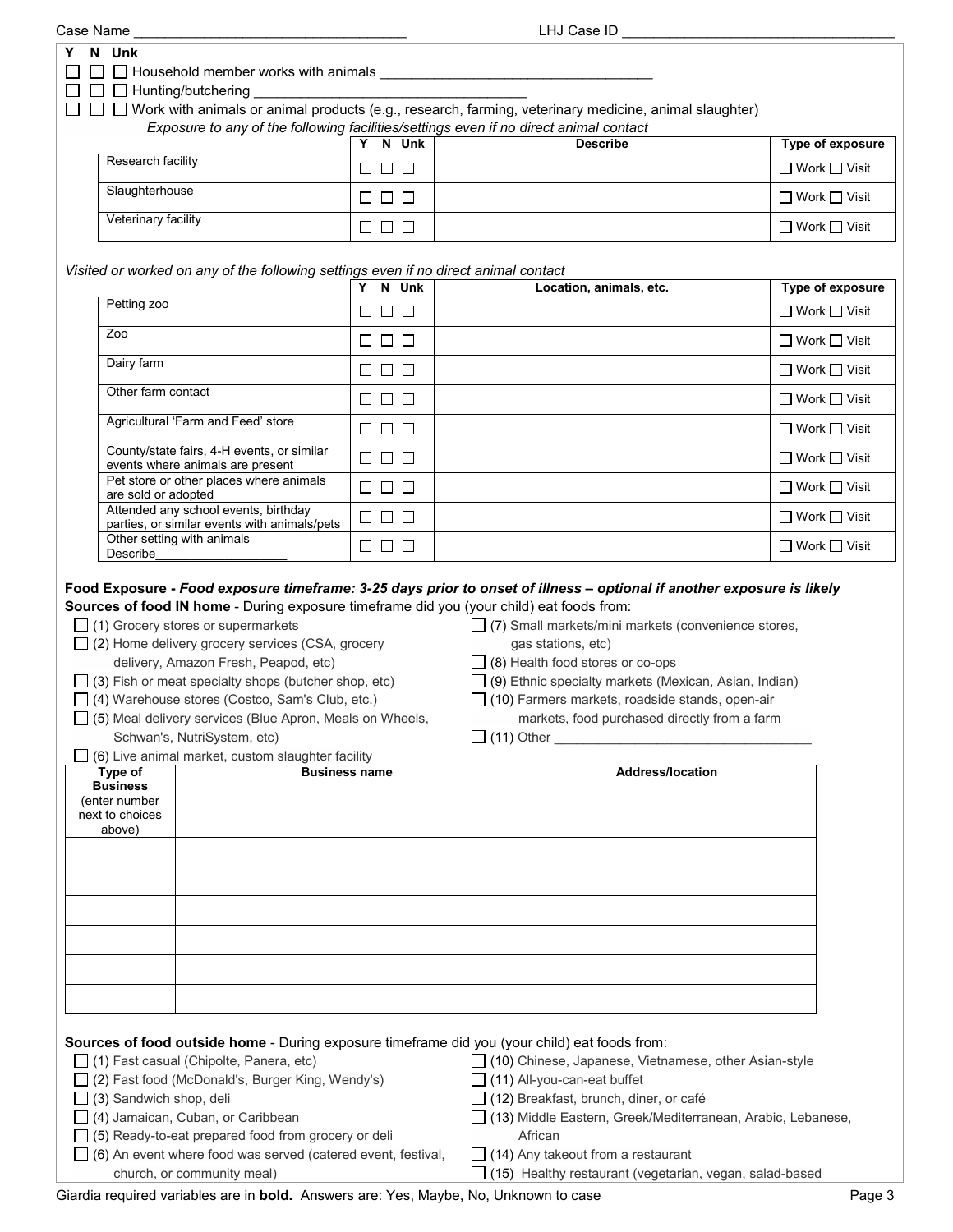| Case Name                                                                |                                                                                                                                                                                                                                                                                                                                                                                                                                                                                                                                                                                                                                                                                                                     |             |                                                                                                               | LHJ Case ID                                            |                      |
|--------------------------------------------------------------------------|---------------------------------------------------------------------------------------------------------------------------------------------------------------------------------------------------------------------------------------------------------------------------------------------------------------------------------------------------------------------------------------------------------------------------------------------------------------------------------------------------------------------------------------------------------------------------------------------------------------------------------------------------------------------------------------------------------------------|-------------|---------------------------------------------------------------------------------------------------------------|--------------------------------------------------------|----------------------|
|                                                                          | ◯ (7) Mexican, Salvadorian, other Hispanic/Latino-style<br>$\Box$ (8) Food trucks, food stalls/stands                                                                                                                                                                                                                                                                                                                                                                                                                                                                                                                                                                                                               |             |                                                                                                               | $\Box$ (16) Salad bar at a grocery store or restaurant |                      |
| Type of<br><b>Business</b><br>(enter number<br>next to choices<br>above) | $\Box$ (9) School, hospital, senior center, or other institutional setting<br>Restaurant/venue name                                                                                                                                                                                                                                                                                                                                                                                                                                                                                                                                                                                                                 | <b>Date</b> | Time of meal<br>(Breakfast, Brunch,<br>Lunch, Happy Hour,<br>Dinner, Other)                                   | Food ordered/eaten                                     | Address/<br>location |
|                                                                          |                                                                                                                                                                                                                                                                                                                                                                                                                                                                                                                                                                                                                                                                                                                     |             | Bfast □ Bru<br>$\Box$ Lun $\Box$ HH $\Box$ Din<br>$\Box$ Other                                                |                                                        |                      |
|                                                                          |                                                                                                                                                                                                                                                                                                                                                                                                                                                                                                                                                                                                                                                                                                                     |             | $\Box$ Bfast $\Box$ Bru<br>$\Box$ Lun $\Box$ HH $\Box$ Din<br>$\Box$ Other<br>$\Box$ Bfast $\Box$ Bru         |                                                        |                      |
|                                                                          |                                                                                                                                                                                                                                                                                                                                                                                                                                                                                                                                                                                                                                                                                                                     |             | $\Box$ Lun $\Box$ HH $\Box$ Din<br>$\Box$ Other<br>□ Bfast □ Bru                                              |                                                        |                      |
|                                                                          |                                                                                                                                                                                                                                                                                                                                                                                                                                                                                                                                                                                                                                                                                                                     |             | $\Box$ Lun $\Box$ HH $\Box$ Din<br>$\Box$ Other<br>$\Box$ Bfast $\Box$ Bru<br>$\Box$ Lun $\Box$ HH $\Box$ Din |                                                        |                      |
|                                                                          |                                                                                                                                                                                                                                                                                                                                                                                                                                                                                                                                                                                                                                                                                                                     |             | Other<br>□ Bfast □ Bru<br>$\Box$ Lun $\Box$ HH $\Box$ Din                                                     |                                                        |                      |
|                                                                          |                                                                                                                                                                                                                                                                                                                                                                                                                                                                                                                                                                                                                                                                                                                     |             | $\sqcap$ Other<br>□ Bfast □ Bru<br>$\Box$ Lun $\Box$ HH $\Box$ Din<br>Other                                   |                                                        |                      |
| <b>Sexual Exposure</b><br>N Unk<br>Y.<br>Y N Unk<br>$\Box$               | $\Box~\Box~\Box$ Any type of sexual contact with others during the exposure period<br>Number of sexual partners during exposure period<br><b>Exposure and Transmission Summary</b><br>$\Box$ Epi-linked to a confirmed case<br>Outbreak related                                                                                                                                                                                                                                                                                                                                                                                                                                                                     |             | Female                                                                                                        | Male                                                   |                      |
|                                                                          | Likely geographic region of exposure □ In Washington - county ____________ □ Other state __________<br>International travel related □ During entire exposure period □ During part of exposure period □ No international travel                                                                                                                                                                                                                                                                                                                                                                                                                                                                                      |             | □ Not in US - country _______________ □ Unk                                                                   |                                                        |                      |
| Describe                                                                 | Suspected exposure type $\Box$ Foodborne $\Box$ Waterborne $\Box$ Animal related $\Box$ Person to person $\Box$ Sexual $\Box$ Unk                                                                                                                                                                                                                                                                                                                                                                                                                                                                                                                                                                                   |             |                                                                                                               |                                                        |                      |
| <b>Exposure Summary</b>                                                  | Suspected exposure setting □ Daycare/Childcare □ School (not college) □ Doctor's office □ Hospital ward □ Hospital ER<br>□ Hospital outpatient facility □ Home □ Work □ College □ Military □ Correctional facility □ Place of worship<br>□ Laboratory □ Long term care facility □ Homeless/shelter □ International travel □ Out of state travel □ Transit<br>□ Social event □ Large public gathering □ Restaurant □ Hotel/motel/hostel □ Other ____________________________<br>Describe <b>Executive Contract of the Contract of Contract Contract of Contract Contract Contract On Contract Contract On Contract On Contract On Contract On Contract On Contract On Contract On Contract On Contract On Contra</b> |             |                                                                                                               |                                                        |                      |
|                                                                          |                                                                                                                                                                                                                                                                                                                                                                                                                                                                                                                                                                                                                                                                                                                     |             |                                                                                                               |                                                        |                      |
|                                                                          |                                                                                                                                                                                                                                                                                                                                                                                                                                                                                                                                                                                                                                                                                                                     |             |                                                                                                               |                                                        |                      |
|                                                                          |                                                                                                                                                                                                                                                                                                                                                                                                                                                                                                                                                                                                                                                                                                                     |             |                                                                                                               |                                                        |                      |
|                                                                          |                                                                                                                                                                                                                                                                                                                                                                                                                                                                                                                                                                                                                                                                                                                     |             |                                                                                                               |                                                        |                      |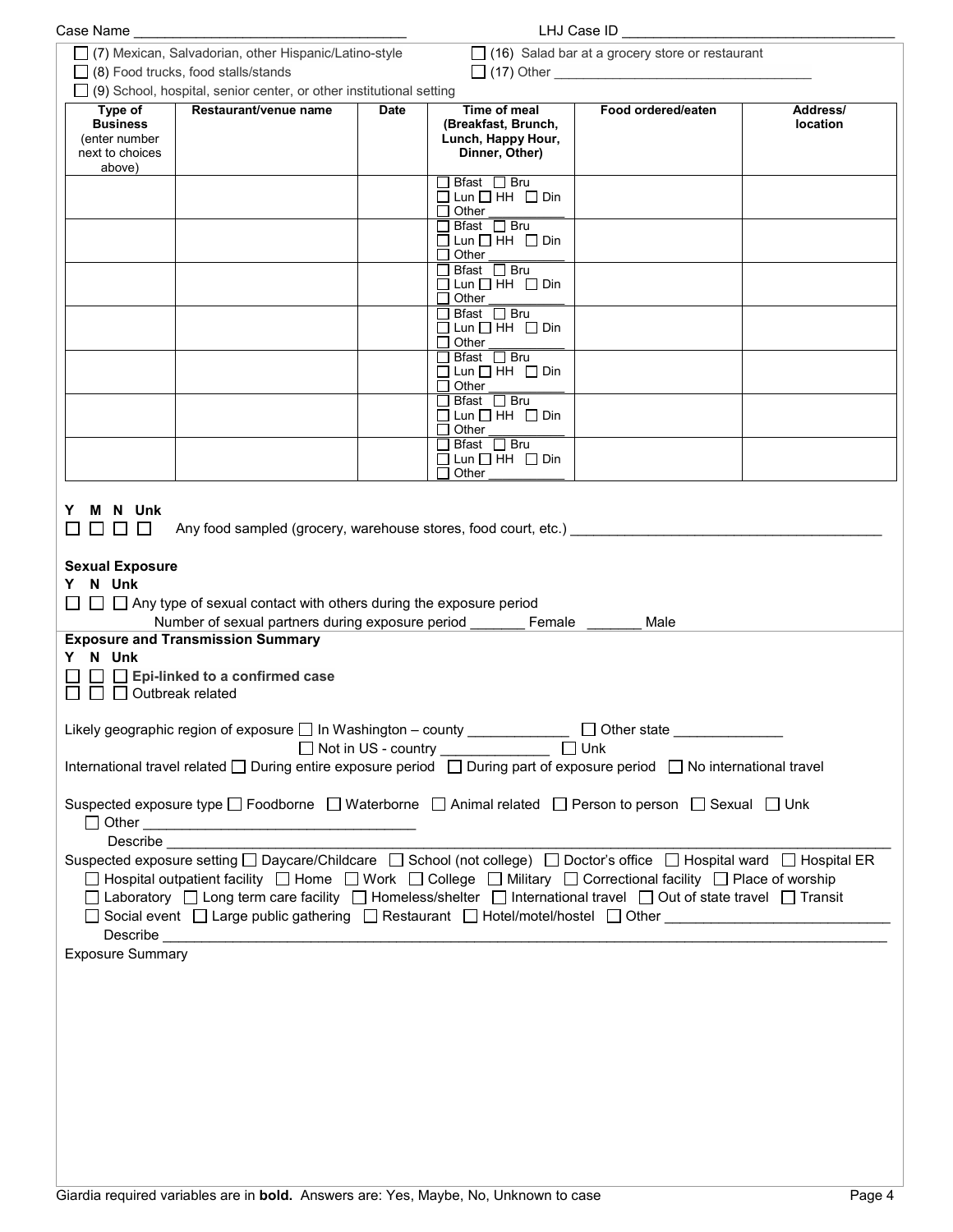| Suspected transmission type (check all that apply) $\Box$ Foodborne $\Box$ Waterborne $\Box$ Person to person $\Box$ Sexual $\Box$ Unk<br>Describe the contract of the contract of the contract of the contract of the contract of the contract of the contract of the contract of the contract of the contract of the contract of the contract of the contract of the c<br>Suspected transmission setting (check all that apply) □ Daycare/Childcare □ School (not college) □ Doctor's office<br>□ Hospital ward □ Hospital ER □ Hospital outpatient facility □ Home □ Work □ College □ Military |  |
|---------------------------------------------------------------------------------------------------------------------------------------------------------------------------------------------------------------------------------------------------------------------------------------------------------------------------------------------------------------------------------------------------------------------------------------------------------------------------------------------------------------------------------------------------------------------------------------------------|--|
|                                                                                                                                                                                                                                                                                                                                                                                                                                                                                                                                                                                                   |  |
|                                                                                                                                                                                                                                                                                                                                                                                                                                                                                                                                                                                                   |  |
|                                                                                                                                                                                                                                                                                                                                                                                                                                                                                                                                                                                                   |  |
|                                                                                                                                                                                                                                                                                                                                                                                                                                                                                                                                                                                                   |  |
|                                                                                                                                                                                                                                                                                                                                                                                                                                                                                                                                                                                                   |  |
| □ Correctional facility □ Place of worship □ Laboratory □ Long term care facility □ Homeless/shelter                                                                                                                                                                                                                                                                                                                                                                                                                                                                                              |  |
| □ International Travel □ Out of state travel □ Transit □ Social event □ Large public gathering □ Restaurant                                                                                                                                                                                                                                                                                                                                                                                                                                                                                       |  |
|                                                                                                                                                                                                                                                                                                                                                                                                                                                                                                                                                                                                   |  |
| Describe                                                                                                                                                                                                                                                                                                                                                                                                                                                                                                                                                                                          |  |
| <b>Public Health Issues</b>                                                                                                                                                                                                                                                                                                                                                                                                                                                                                                                                                                       |  |
| Y N Unk                                                                                                                                                                                                                                                                                                                                                                                                                                                                                                                                                                                           |  |
| □ □ Household member or close contact in sensitive occupation or setting (HCW, childcare, food)<br>$\Box$ Non-occupational food handling (e.g., potlucks, receptions) during contagious period                                                                                                                                                                                                                                                                                                                                                                                                    |  |
| $\Box$ Employed as a food handler                                                                                                                                                                                                                                                                                                                                                                                                                                                                                                                                                                 |  |
| $\Box$ Employed as health care worker                                                                                                                                                                                                                                                                                                                                                                                                                                                                                                                                                             |  |
| $\Box$ $\Box$ Employed in childcare or preschool                                                                                                                                                                                                                                                                                                                                                                                                                                                                                                                                                  |  |
| If needed, enter detailed information in the Transmission Tracking Question Package                                                                                                                                                                                                                                                                                                                                                                                                                                                                                                               |  |
| <b>Public Health Interventions/Actions</b>                                                                                                                                                                                                                                                                                                                                                                                                                                                                                                                                                        |  |
| Y N Unk<br>$\Box$ $\Box$<br>Exclude case from sensitive occupations (HCW, food, childcare) or situations (childcare) until diarrhea ceases                                                                                                                                                                                                                                                                                                                                                                                                                                                        |  |
| □ □ Exclude symptomatic contacts from sensitive occupations (HCW, food, childcare) or situations (childcare) until diarrhea                                                                                                                                                                                                                                                                                                                                                                                                                                                                       |  |
| ceases                                                                                                                                                                                                                                                                                                                                                                                                                                                                                                                                                                                            |  |
| $\Box$ Hygiene education provided                                                                                                                                                                                                                                                                                                                                                                                                                                                                                                                                                                 |  |
| $\Box$ $\Box$ Childcare inspection                                                                                                                                                                                                                                                                                                                                                                                                                                                                                                                                                                |  |
| $\Box$ Test symptomatic contacts                                                                                                                                                                                                                                                                                                                                                                                                                                                                                                                                                                  |  |
| Restaurant inspection Name/Location<br>$\Box$<br>□ □ Letter sent. Date: __/ __/ ____. Batch date: __/ __/                                                                                                                                                                                                                                                                                                                                                                                                                                                                                         |  |
|                                                                                                                                                                                                                                                                                                                                                                                                                                                                                                                                                                                                   |  |
| <b>TRANSMISSION TRACKING</b>                                                                                                                                                                                                                                                                                                                                                                                                                                                                                                                                                                      |  |
| Visited, attended, employed, or volunteered at any public settings while contagious $\Box$ Yes $\Box$ No $\Box$ Unk                                                                                                                                                                                                                                                                                                                                                                                                                                                                               |  |
| Settings and details (check all that apply)                                                                                                                                                                                                                                                                                                                                                                                                                                                                                                                                                       |  |
| Day care □ School □ Airport □ Hotel/Motel/Hostel □ Transit □ Health care □ Home □ Work □ College                                                                                                                                                                                                                                                                                                                                                                                                                                                                                                  |  |
| Military $\Box$ Correctional facility $\Box$ Place of worship $\Box$ International travel $\Box$ Out of state travel $\Box$ LTCF                                                                                                                                                                                                                                                                                                                                                                                                                                                                  |  |
| Homeless/shelter $\Box$ Social event $\Box$ Large public gathering $\Box$ Restaurant $\Box$ Other                                                                                                                                                                                                                                                                                                                                                                                                                                                                                                 |  |
| Setting 2<br>Setting 1<br>Setting 3<br>Setting 4                                                                                                                                                                                                                                                                                                                                                                                                                                                                                                                                                  |  |
| Setting type (as<br>checked above)                                                                                                                                                                                                                                                                                                                                                                                                                                                                                                                                                                |  |
| Facility name                                                                                                                                                                                                                                                                                                                                                                                                                                                                                                                                                                                     |  |
| Start date                                                                                                                                                                                                                                                                                                                                                                                                                                                                                                                                                                                        |  |
| End date                                                                                                                                                                                                                                                                                                                                                                                                                                                                                                                                                                                          |  |
| Time of arrival                                                                                                                                                                                                                                                                                                                                                                                                                                                                                                                                                                                   |  |
| Time of departure                                                                                                                                                                                                                                                                                                                                                                                                                                                                                                                                                                                 |  |
| Number of people<br>potentially exposed                                                                                                                                                                                                                                                                                                                                                                                                                                                                                                                                                           |  |
| Details (hotel room #,                                                                                                                                                                                                                                                                                                                                                                                                                                                                                                                                                                            |  |
| HC type, transit info,                                                                                                                                                                                                                                                                                                                                                                                                                                                                                                                                                                            |  |
|                                                                                                                                                                                                                                                                                                                                                                                                                                                                                                                                                                                                   |  |
| etc.)                                                                                                                                                                                                                                                                                                                                                                                                                                                                                                                                                                                             |  |
| Contact information                                                                                                                                                                                                                                                                                                                                                                                                                                                                                                                                                                               |  |
| available for setting                                                                                                                                                                                                                                                                                                                                                                                                                                                                                                                                                                             |  |
| $\Box$ Y $\Box$ N $\Box$ Ukn<br>(who will manage<br>$\Box$ Y $\Box$ N $\Box$ Ukn<br>$\Box$ Y $\Box$ N $\Box$ Ukn<br>$\Box$ Y $\Box$ N $\Box$ Ukn<br>exposures or disease                                                                                                                                                                                                                                                                                                                                                                                                                          |  |
| control for setting)                                                                                                                                                                                                                                                                                                                                                                                                                                                                                                                                                                              |  |
| Is a list of contacts<br>$\Box$ Y $\Box$ N $\Box$ Ukn<br>$\Box$ $Y$ $\Box$ N $\Box$ Ukn<br>$\Box$ Y $\Box$ N $\Box$ Ukn<br>$\Box$ Y $\Box$ N $\Box$ Ukn                                                                                                                                                                                                                                                                                                                                                                                                                                           |  |
| known?                                                                                                                                                                                                                                                                                                                                                                                                                                                                                                                                                                                            |  |
| If list of contacts is known, please fill out Contact Tracing Form Question Package                                                                                                                                                                                                                                                                                                                                                                                                                                                                                                               |  |
| <b>TREATMENT</b>                                                                                                                                                                                                                                                                                                                                                                                                                                                                                                                                                                                  |  |
| Did patient receive prophylaxis/treatment □ Yes □ No □ Unk                                                                                                                                                                                                                                                                                                                                                                                                                                                                                                                                        |  |
| Specify medication                                                                                                                                                                                                                                                                                                                                                                                                                                                                                                                                                                                |  |
| <b>NOTES</b>                                                                                                                                                                                                                                                                                                                                                                                                                                                                                                                                                                                      |  |
|                                                                                                                                                                                                                                                                                                                                                                                                                                                                                                                                                                                                   |  |
|                                                                                                                                                                                                                                                                                                                                                                                                                                                                                                                                                                                                   |  |
|                                                                                                                                                                                                                                                                                                                                                                                                                                                                                                                                                                                                   |  |
|                                                                                                                                                                                                                                                                                                                                                                                                                                                                                                                                                                                                   |  |